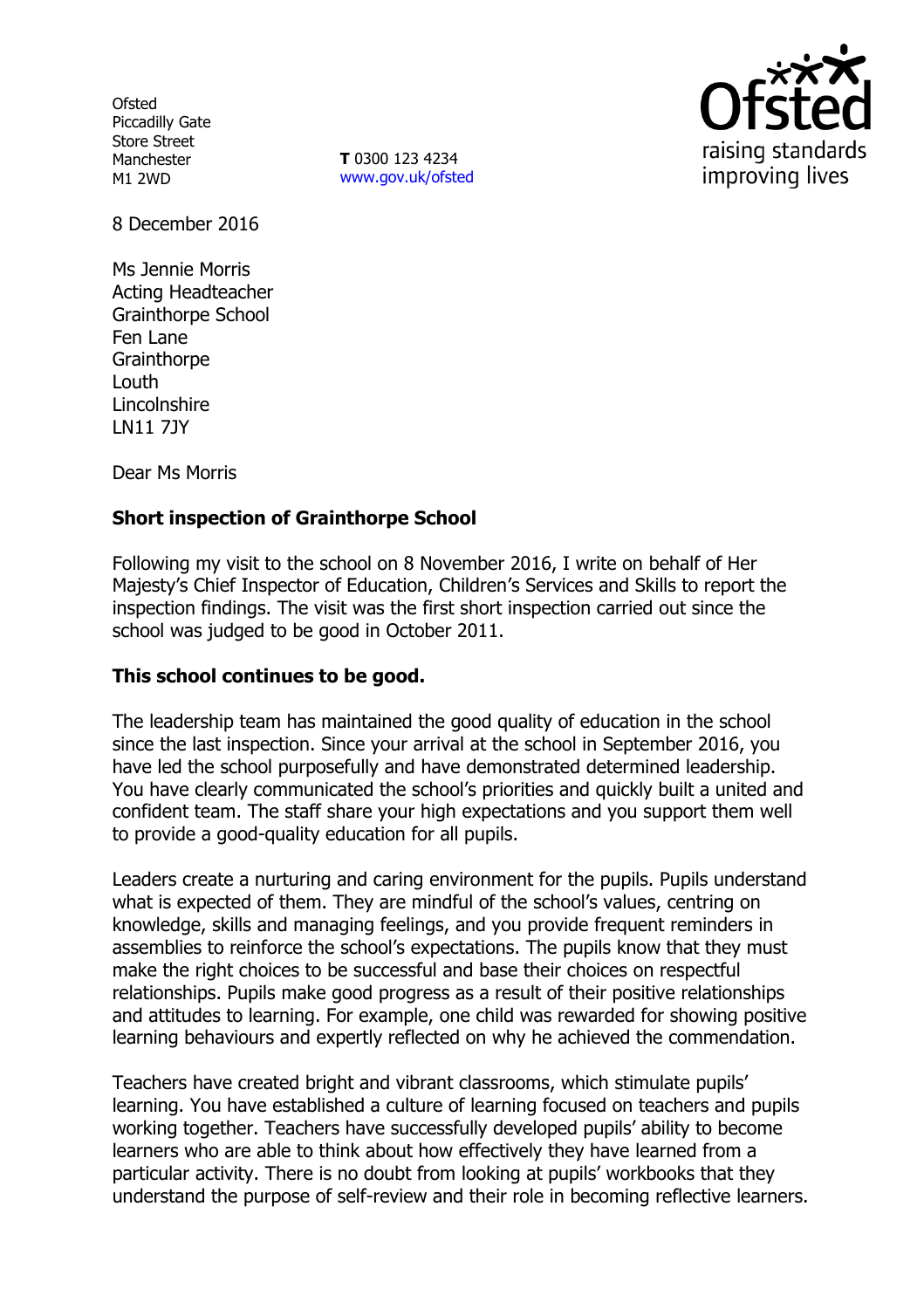

The school has effectively addressed the areas for improvement at the previous inspection. For example, you have developed opportunities for pupils to self-review and peer review their work during lessons. Teachers inform pupils of their progress through regular feedback.

Another area that has been developed is the range of activities to improve and challenge the children in the early years through inside and outside learning opportunities. Children have access to a range of activities that support them to explore and develop their knowledge and skills.

You have ensured that pupils have had opportunities to deepen their learning by involving them in enterprise activities and real-life problem-solving activities such as making bird feeders and reindeer food. Pupils told me that they enjoyed the opportunity to use and apply their English and mathematics skills.

Not all parents are encouraged to contribute information about their child's learning outside of school. You know that information shared by parents about their child's learning outside of school will support the development of the curriculum for early years children in your school. You see this as a vital development for children in the early years to make greater progress.

You are aware that some pupils do not have a good standard of presentation in their workbooks and that more opportunities to practise handwriting would support pupils to improve in this area.

### **Safeguarding is effective.**

The leadership team has ensured that all safeguarding arrangements are fit for purpose and that records are detailed and of a high quality. The school's single central record, a record of safeguarding recruitment checks on staff and visitors, is kept in order and meets statutory requirements.

You have robust systems in place to monitor the welfare of pupils. You and your team are knowledgeable about safeguarding procedures and ensure that outside agencies support the needs of pupils in your school. You respond promptly to concerns and ensure that there is early support in place for vulnerable pupils.

The governing body and all staff have received safeguarding training, as well as training to identify pupils who may be at risk from extremist views. Case files reviewed by the inspector showed that the school is responsive to any concerns raised and monitors pupils closely.

Risk assessments are in place for activities that take place in and out of school. There is a dedicated educational visits coordinator who successfully supports the school in the planning and safety procedures for all trips and visits. Pupils reported that they feel safe and value the visitors who come in to school to help them understand how to stay safe in a range of situations.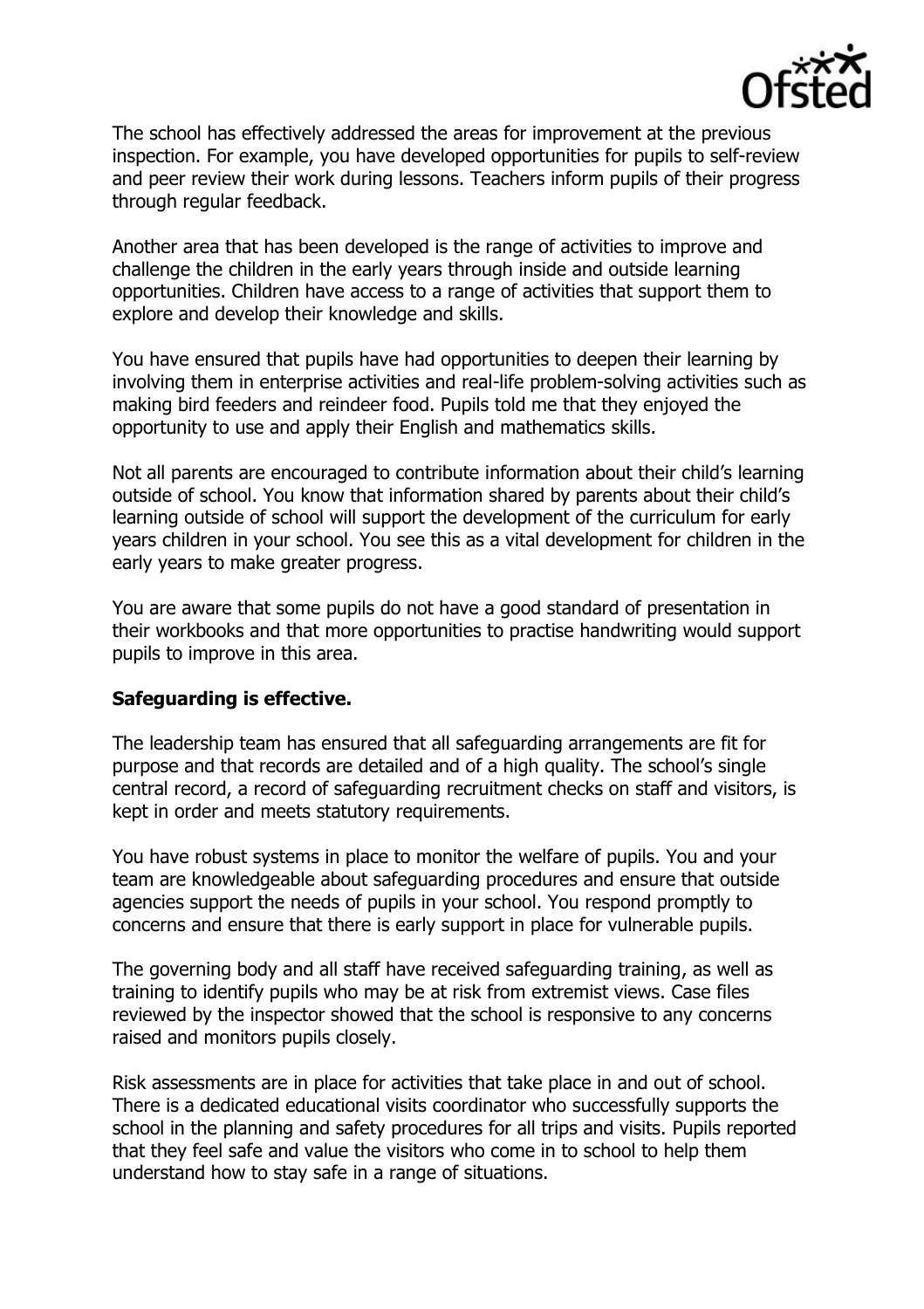

## **Inspection findings**

- You are an ambitious leader who has identified the strengths and weaknesses of your school accurately. You lead the school confidently and have wasted no time in implementing new procedures to improve teaching and learning. You have set up coaching and mentoring opportunities so that teachers are able to develop their skills and share their expertise. This ensures that there is consistency in the approach to teaching and learning across the school.
- The school is part of a wider federation where leadership is shared among two other local primary schools. This is a source of strength for the school as it draws upon the skills and expertise of other leaders across the federation.
- You use the Lincolnshire Learning Partnership to review the school's development priorities. You have found this to be a beneficial process.
- The governing body provides support to the federated schools. The governing body is ambitious and governors continually develop their skills, so that they can effectively support the federation's future.
- You have improved the quality of the teaching and learning in the early years through the appointment of an experienced class teacher. She adeptly provides rich learning opportunities for the children and recognises the importance of an exciting curriculum. Children enjoy playing in the outdoor area and have a range of play equipment such as sensory trays, musical instruments and role play areas. School information for 2016 shows that the school has achieved above the national average for the proportion of pupils reaching a good level of development at the end of the early years. You want to improve this further by including parents' contributions about their child's learning outside of school.
- When we looked at books together, we noted that some pupils did not have a good standard of presentation. You commit to ensure that there are more opportunities for developing handwriting so that the overall standard of presentation improves.
- $\blacksquare$  Pupils in key stage 1 have the opportunity to build on skills acquired in the early years through well-thought-out activities. For example, pupils were excited when they saw a film clip of a fireworks display. They were able to use adjectives to explain what they could hear and see.
- Pupils who have special educational needs and/or disabilities are supported well in the school. Teaching assistants work with teachers to provide learning opportunities which help pupils who have special educational needs and/or disabilities develop their learning. For example, one pupil was able to practise fine motor skills through making a chocolate cake out of modelling clay.
- You have ensured that pupils have a broad and balanced curriculum, which develops their spiritual, moral, social and cultural skills and prepares them well for secondary school. Pupils enthusiastically told me about their residential trips and that they learned vital skills of determination and perseverance. Pupils have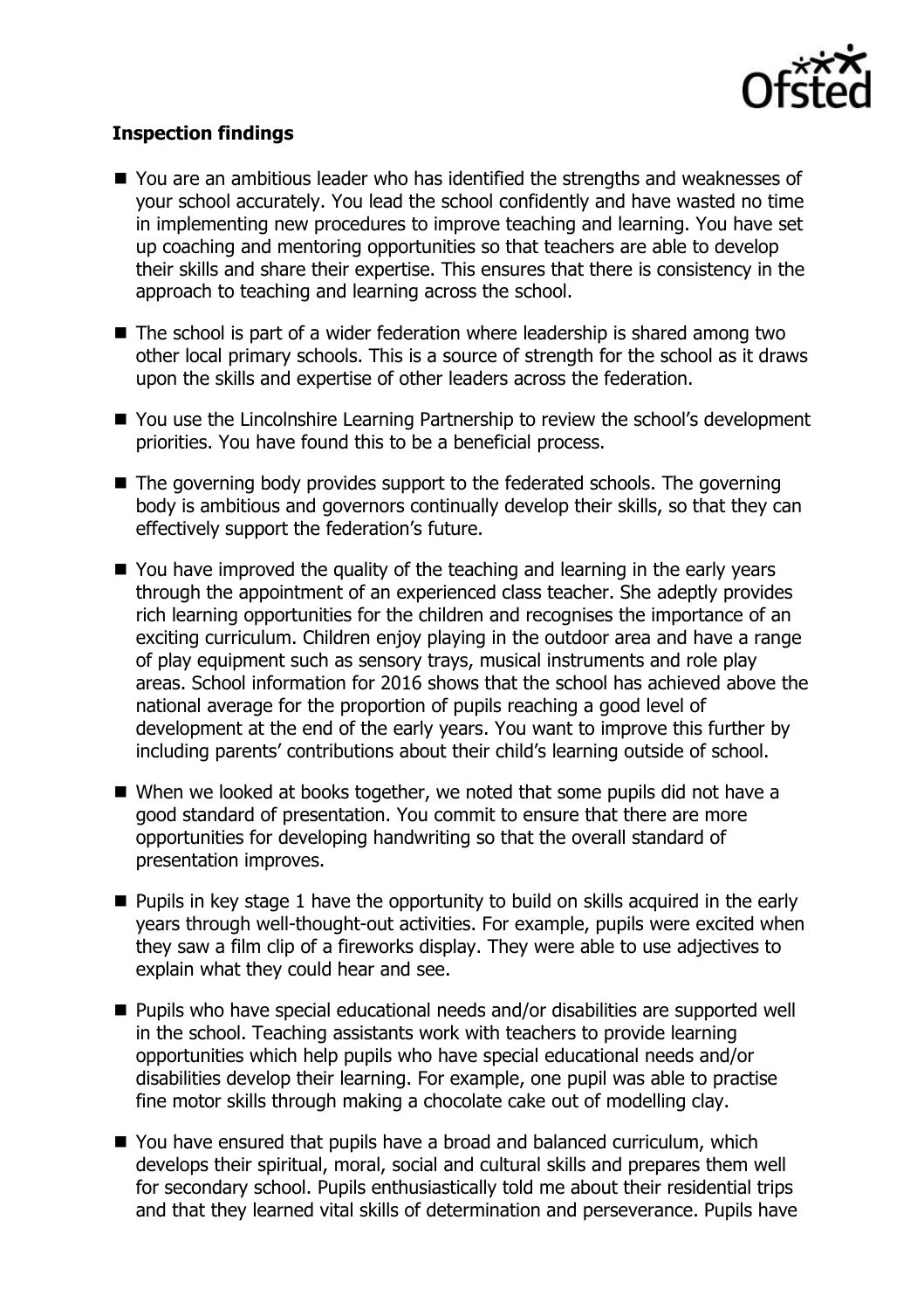

a good understanding of British values and can explain how this links to their learning in school. Pupils told me that the information shared by visitors to the school about how to keep safe has been worthwhile.

- Classrooms are positive, colourful and purposeful places to be. Pupils enjoy their learning and the opportunities to talk with their classmates to reflect on how to improve their work. Pupils are rewarded for their positive learning behaviours and appreciate the collection of rewards.
- You have improved communication with parents. You have asked parents about the improvements they would like to see at the school and you have responded accordingly. Parents appreciate the improved communication and the positive relationships that you have with them.
- Phonics teaching is effective and this is reflected in the pupils' reading skills. Teachers provide fun activities so that pupils can practise their sounds and use them effectively in their reading activities. Outcomes for the phonics screening check at the end of Year 1 in 2016 were above the national average.
- **Pupils enjoy reading and practise regularly. The most able pupils read confidently** and can name their favourite authors. They read with expression and show good understanding of the text. Disadvantaged pupils read well and apply their phonics skills effectively. Younger pupils are able to use their phonics skills and blend sounds to make whole words. Low-attaining readers show perseverance with their reading and again use their phonics skills appropriately.
- $\blacksquare$  Historically, pupils' assessment information shows that girls did not make as much progress as boys in reading and mathematics at the end of key stage 2. You clearly explained the issues about the underperformance of girls in this small cohort and how this impacted on the girls' overall progress. Current pupils' books, particularly those of girls, show that they make good progress across the school.
- Year 5 and 6 pupils from a school within the federation receive the majority of their teaching and learning at your school. This enables your pupils to broaden their friendships and prepare themselves for their secondary school. You show dynamic leadership in prioritising the teaching and learning of the pupils across the federation which impacts on their progress and personal development.
- The school meets requirements on the publication of specified information on its website.

### **Next steps for the school**

Leaders and those responsible for governance should ensure that:

- parents are encouraged to contribute information about their child's learning outside of school so that children can make greater progress in their learning
- $\blacksquare$  there are more opportunities for pupils to practise their handwriting so that the presentation of work across the school improves.